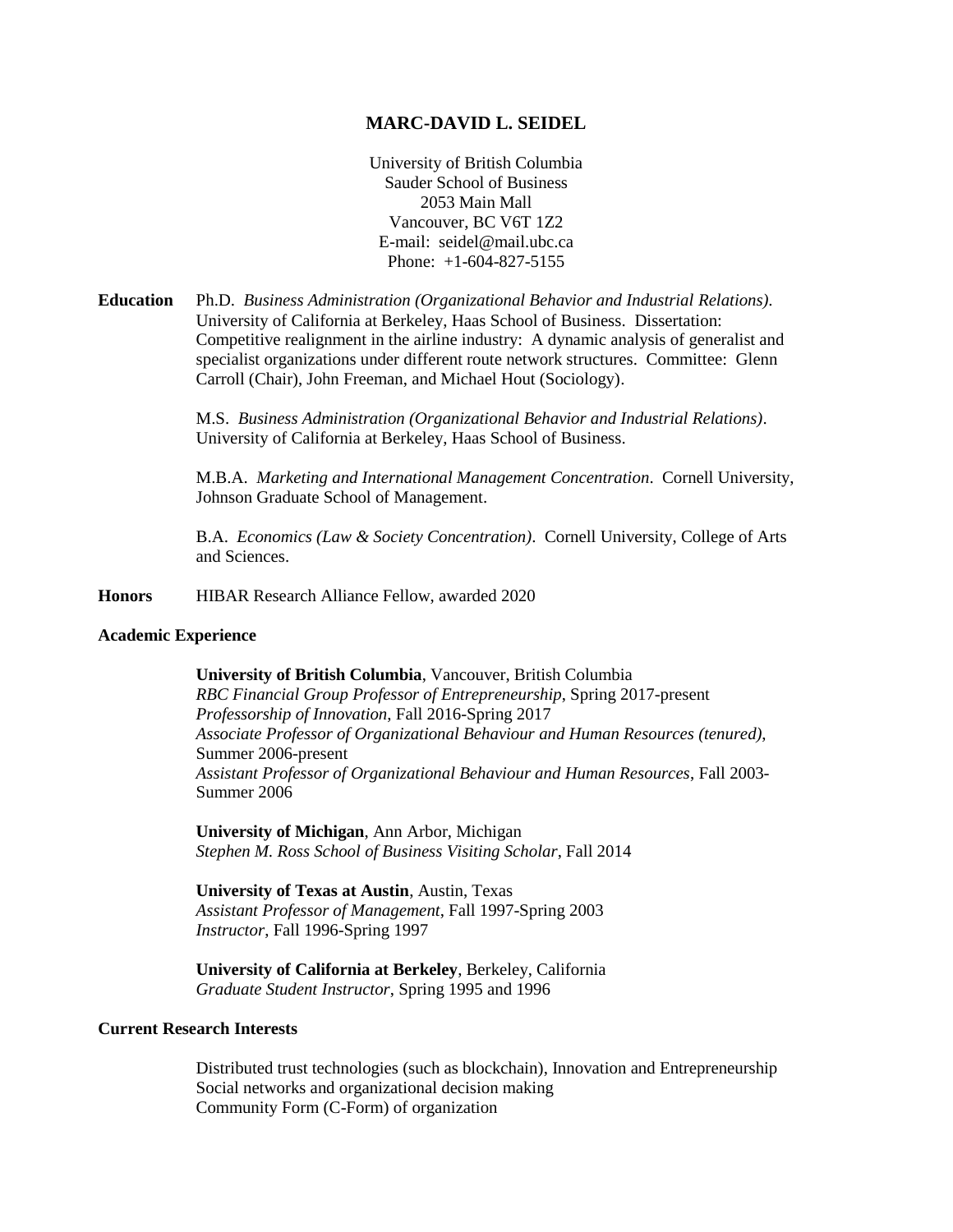Early life factors role in later life workplace outcomes Discrimination and networks in the employment relationship

# **Publications<sup>1</sup>**

÷,

Bhardwaj, Arjun, Sushanta Kumar Mishra, Israr Qureshi, Kunal Kamal Kumar, Alison M. Konrad, Marc-David L. Seidel, and Babita Bhatt (forthcoming). "Bridging Caste Divides: Middle-status Ambivalence, Elite Closure, and Lower-status Social Withdrawal" *Journal of Management Studies*.

Hannigan, Timothy, Anthony Briggs, Rodrigo Valadao, Marc-David L. Seidel, P. Devereaux Jennings (forthcoming) "A New Tool for Policymakers: Mapping Cultural Possibilities in an Emerging AI Entrepreneurial Ecosystem" *Research Policy*.

Seidel, Marc-David L. (forthcoming) "Open-Source Software" in Laurie A. Schintler, Connie L. McNeely (eds.) *Encyclopedia of Big Data*. Springer International Publishing, Switzerland.

Bahreini, Amir Fard, John Collomosse, Marc-David L. Seidel, Maral Sotoudehnia, Carson C. Woo (2021) "Distributing and Democratizing Institutional Power Through Decentralization" in Victoria L. Lemieux, Chen Feng (eds.) *Building Decentralized Trust: Multidisciplinary Perspectives on the Design of Blockchains and Distributed Ledgers*. Springer Nature, Switzerland(95-109).

Houshmand, Marjan, Marc-David L. Seidel, Dennis G. Ma (2020) "Engaging the Next Generation of Family Members Through Work: Adolescence and Beyond" in Andrea Calabro (ed.) *A Research Agenda for Family Business. A Way Ahead for the Field*. Edward Elgar, United Kingdom(61-72).

Seidel, Marc-David L., Lyle H. Schwartz, Gretchen B. Jordan (2020) "HIBAR Research: The Frontier Is Actually an Ecosystem" *Issues in Science and Technology*, Issue 20200814.

Hannigan, Timothy, Milo S. Wang, Christopher W.J. Steele, Marc-David L. Seidel, Ed Cervantes, P. Devereaux Jennings (2020). "A Community-based Sociocultural Network Approach to Controlling COVID-19 Contagion: Seven Suggestions for Improving Policy" *Behavioral Science & Policy*, COVID-19 Rapid Issue.

Lemieux, Victoria L., Chris Rowell, Marc-David L. Seidel, and Carson C. Woo (2020) "Caught in the Middle? Strategic Information Governance Disruptions in the Era of Blockchain and Distributed Trust" *Records Management Journal*, Volume 30:3(301- 324).

Lam, Laura, and Marc-David L. Seidel (2020) "Hypergrowth Exit Mindset: Destroying Societal Wellbeing Through the Venture Capital Biased Social Construction of Value" *Journal of Management Inquiry*, Volume 29:4(471-474).

Kei, Wendy, Marc-David L. Seidel, Dennis G. Ma, and Marjan Houshmand (2019) "Results from the 2016 Census: Examining the Effect of Public Pension Benefits on the

<sup>1</sup> Total citation count of 2705 (Google Scholar) as of August 2021.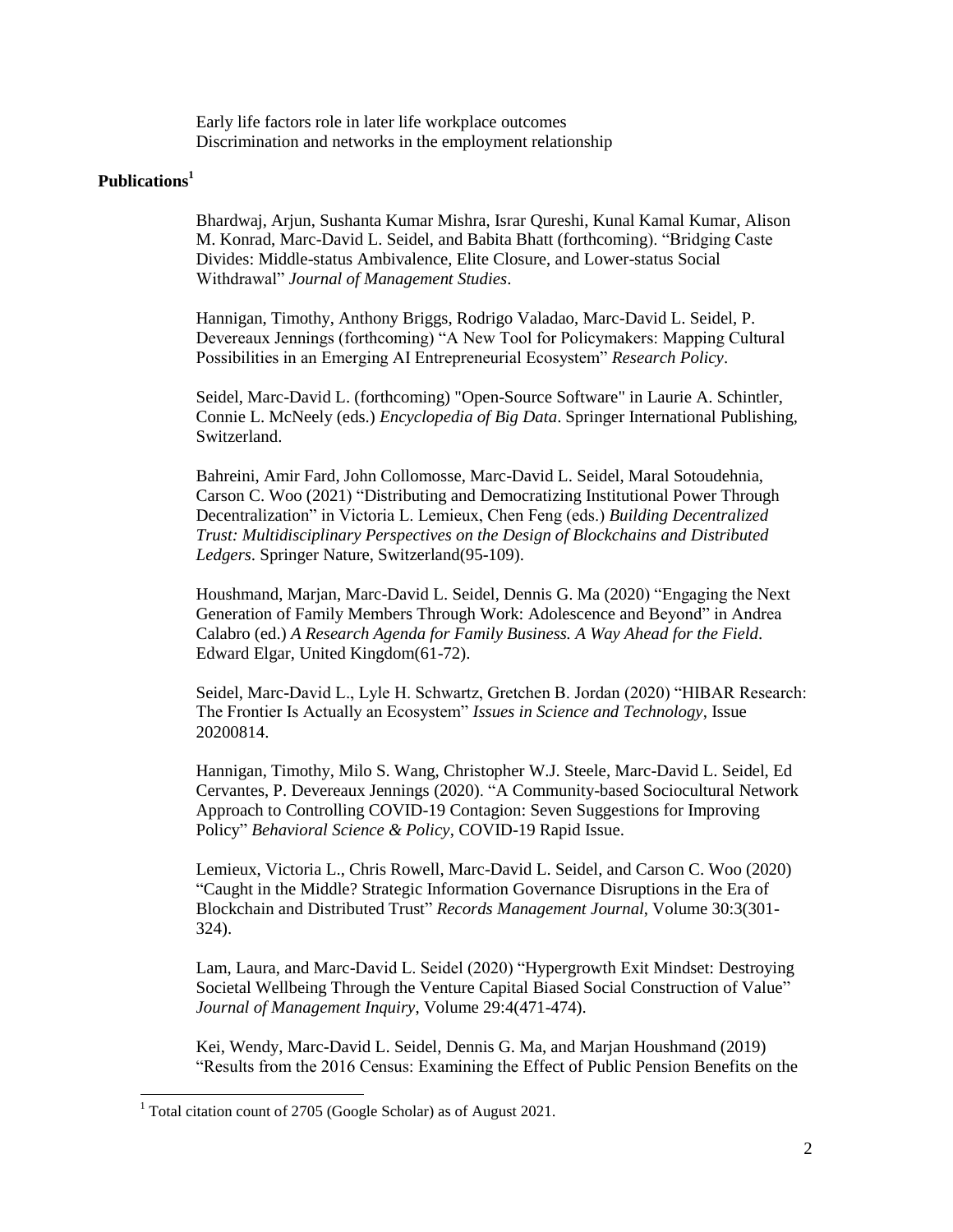Low Income of Senior Immigrants" *Statistics Canada Insights on Canadian Society*, Issue 2019001.

Hannah, David R., Alan D. Meyer, and Marc-David L. Seidel (2018) "Escape From Abilene: The Developmental Opportunity of the Review Process" *Journal of Management Inquiry*, Volume 27:2(140-143).

Seidel, Marc-David L. (2018) "The Role of Conferences in the Emergence of Developmental Professional Culture" *Journal of Management Inquiry*, Volume 27:2(149- 153).

Hannah, David R., Alan D. Meyer, Marc-David L. Seidel, and Richard Stackman (2018) "The Backstory" *Journal of Management Inquiry*, Volume 27:2(176-177).

Seidel, Marc-David L. (2018) "Questioning Centralized Organizations in a Time of Distributed Trust" *Journal of Management Inquiry*, Volume 27:1(40-44).

Konrad, Alison M., Marc-David L. Seidel, Eiston Lo, Arjun Bhardwaj, and Israr Qureshi. (2017) "Variety, Dissimilarity, and Status Centrality in MBA Networks: Is the Minority or the Majority More Likely to Network Across Diversity?" *Academy of Management Learning & Education*, Volume 16:3(349-372).

Houshmand, Marjan, Marc-David L. Seidel, and Dennis G. Ma (2017) "The Impact of Adolescent Work in Family Business on Child-Parent Relationships and Psychological Well-being" *Family Business Review*, Volume 30:3(242-261).

Seidel, Marc-David L. (2017) "Network Opportunity Emergence and Identification" *Research in the Sociology of Organizations*, Volume 50 (141-168).

Seidel, Marc-David L., and Henrich R. Greve (2017) "Emergence: How Novelty, Growth, and Formation Shape Organizations and Their Ecosystems" *Research in the Sociology of Organizations*, Volume 50 (1-27).

Greve, Henrich R., and Marc-David L. Seidel. (2015) "The Thin Red Line Between Success and Failure: Path Dependence in the Diffusion of Innovative Production Technologies" *Strategic Management Journal*, Volume 36:4(475-496).

 Featured in *Harvard Business Review* "Defend Your Research: Being Early Beats Being Better", June 2014(30-31).

Houshmand, Marjan, Marc-David L. Seidel, Dennis G. Ma. (2014). "Beneficial 'Child Labor': The Impact of Adolescent Work on Future Professional Outcomes" *Research in the Sociology of Work*, Volume 25(191-220).

Greve, Henrich R. and Marc-David L. Seidel (2014). "Adolescent Experiences and Adult Work Outcomes: Connections and Causes" *Research in the Sociology of Work*, Volume  $25(1-10)$ .

Seidel, Marc-David L. (2014) "Click-Through Rate" in Kerric Harvey and Geoffrey J. Golson (eds.) *Encyclopedia of Social Media and Politics*. Sage Publications, Newbury Park, CA, Volume 1(280-282).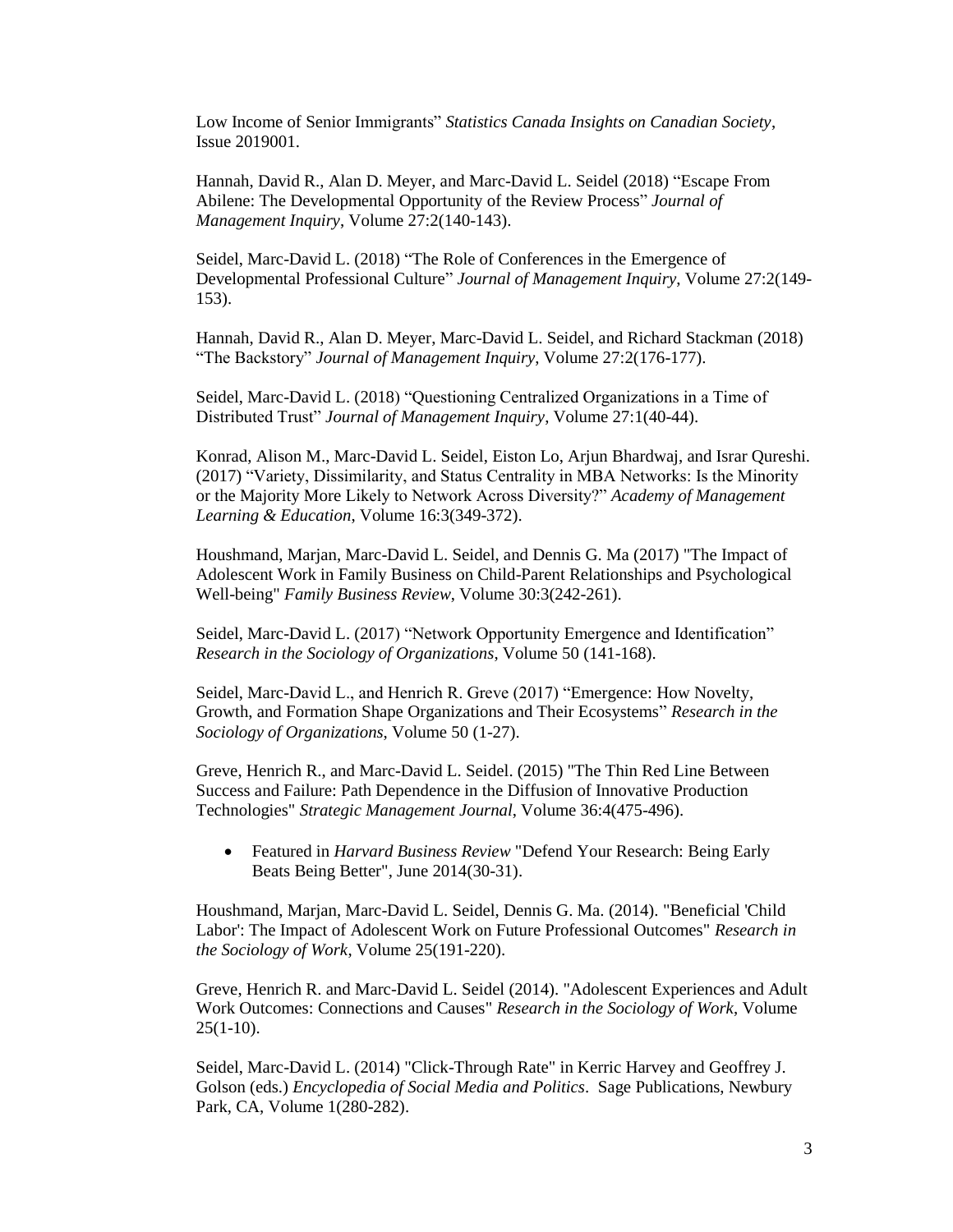Seidel, Marc-David L. (2013) "Open Source Movement" in Vicki Smith and Geoffrey J. Golson (eds.) *Sociology of Work*. Sage Publications, Newbury Park, CA (645-647).

Roth, Wendy D., Marc-David L. Seidel, Dennis G. Ma, and Eiston Lo (2012). "In and Out of the Ethnic Economy: A Longitudinal Analysis of Ethnic Networks and Pathways to Economic Success Across Immigrant Categories" *International Migration Review*, Volume 46:2(310-361).

Seidel, Marc-David L. and Katherine Stewart (2011). "An Initial Description of the Cform," *Research in the Sociology of Organizations*, Volume 33(37-72).

Seidel, Marc-David L. (2011) "Homophily" in George Barnett (ed.) *Encyclopedia of Social Networks*. Sage Publications, Newbury Park, CA (382-384).

Seidel, Marc-David L. (2008) "Wage Inequities" in Stewart Clegg and James R. Bailey (eds.) *International Encyclopedia of Organizational Studies*. Sage Publications, Newbury Park, CA (1627-1628).

Barsness, Zoe I., Kristina A. Diekmann, and Marc-David L. Seidel (2005). "Motivation and Opportunity: The Role of Remote Work, Demographic Dissimilarity, and Social Network Centrality in Impression Management." *Academy of Management Journal*, Volume 48:3(401-419).

Petersen, Trond, Ishak Saporta, and Marc-David L. Seidel (2005). "Getting Hired: Sex and Race." *Industrial Relations*, Volume 44(416-443).

Seidel, Marc-David L., and James D. Westphal (2004). "Research Impact: How Seemingly Innocuous Social Cues in a CEO Survey Can Lead to Change in Board of Director Network Ties" *Strategic Organization*, Volume 2:3(227-270).

Westphal, James D., Marc-David L. Seidel, and Katherine Stewart (2001). "Second-Order Imitation: Uncovering Latent Effects of Board Network Ties." *Administrative Science Quarterly*, Volume 46:4(717-747).

Seidel, Marc-David L., Jeffrey T. Polzer, and Katherine Stewart (2000). "Friends in High Places: The Effects of Social Networks on Discrimination in Salary Negotiations." *Administrative Science Quarterly*, Volume 45:1(1-24).

 Reprinted in Koput, Ken W., and Joseph P. Broschak, eds. *Social Capital in Business*. Edward Elgar Publishing, Northampton, MA, 2011.

Petersen, Trond, Ishak Saporta, Marc-David L. Seidel (2000). "Offering a Job: Meritocracy and Social Networks." *American Journal of Sociology*, Volume 106:3(763- 816).

Bigelow, Lyda, Glenn R. Carroll, Marc-David L. Seidel, and Lucia Tsai (1997). "Legitimation, Geographical Scale, and Organizational Density: Regional Patterns of Foundings of American Automobile Producers, 1885-1981." *Social Science Research*, Volume 26(1-22).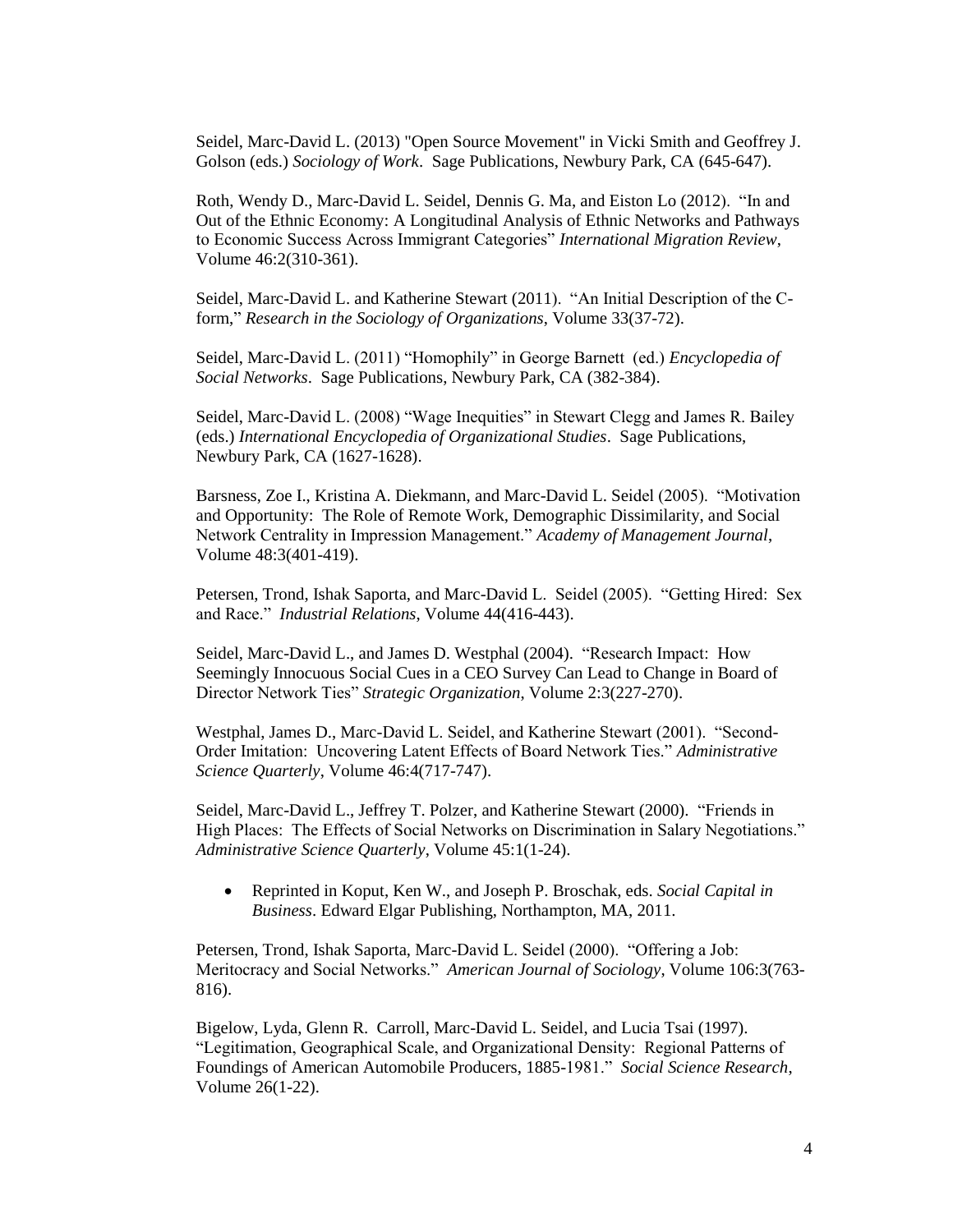Carroll, Glenn R., Lyda Bigelow, Marc-David L. Seidel, and Lucia Tsai (1996). "The Fates of De Novo and De Alio Entrants in the U.S. Automobile Industry 1885-1982." *Strategic Management Journal*, Volume 17(117-137).

 Reprinted in Audretsch, David B., and Steven Klepper, eds. *Innovation, Evolution of Industry and Economic Growth*. Edward Elgar Publishing Limited, United Kingdom, 1999.

## **Edited Volume**

Seidel, Marc-David L., and Henrich R. Greve (Eds.) (2017) "Emergence" *Research in the Sociology of Organizations*, Volume 50.

Greve, Henrich R., and Marc-David L. Seidel. (Eds.) (2014) "Adolescent Experiences and Adult Work Outcomes: Connections and Causes" *Research in the Sociology of Work*, Volume 25.

Seidel, Marc-David L. (Ed.) (2005) *Proceedings of the Annual Conference of the Administrative Sciences Association of Canada – Organizational Theory Division*, Volume 26(1).

### **Refereed Conference Proceedings**

Lee, Myunghwan, Gene M. Lee, Marc-David L. Seidel, and Hasan Cavusoglu (2019) "Opportunity Structure: Tensions in Strategic Posture Identification and Positioning of IPOs" *Korean Association for Information Systems Workshop Proceedings*.

Rowell, Christopher, and Marc-David L. Seidel (2018) "The future is meritocratic: Platform ecosystem strategies in a time of distributed trust" *Administrative Sciences Association of Canada Organizational Theory Division Conference Proceedings*, Volume 39(1).

Awarded Organizational Theory Division Best Paper.

Turner, Anthony, and Marc-David L. Seidel. (2013) "Acting Against Authority, Amended: Toward A Modernized Model of Inequality Attenuation" *Administrative Sciences Association of Canada Organizational Theory Division Conference Proceedings*, Volume 34(1).

Awarded Organizational Theory Division Best Paper Honorable Mention.

Turner, Anthony, and Marc-David L. Seidel. (2012) "Predicting (Pro)social Action" *Administrative Sciences Association of Canada Organizational Theory Division Conference Proceedings*, Volume 33(1).

Awarded Organizational Theory Division Best Paper Honorable Mention.

Barsness, Zoe I., Marc-David L. Seidel, Kristina A. Diekmann, and Judd H. Michael. (2008) "Mirror, Mirror on the Wall: The Implications of Status for Overestimation of Network Ties" *Administrative Sciences Association of Canada Organizational Theory Division Conference Proceedings*, Volume 29(1).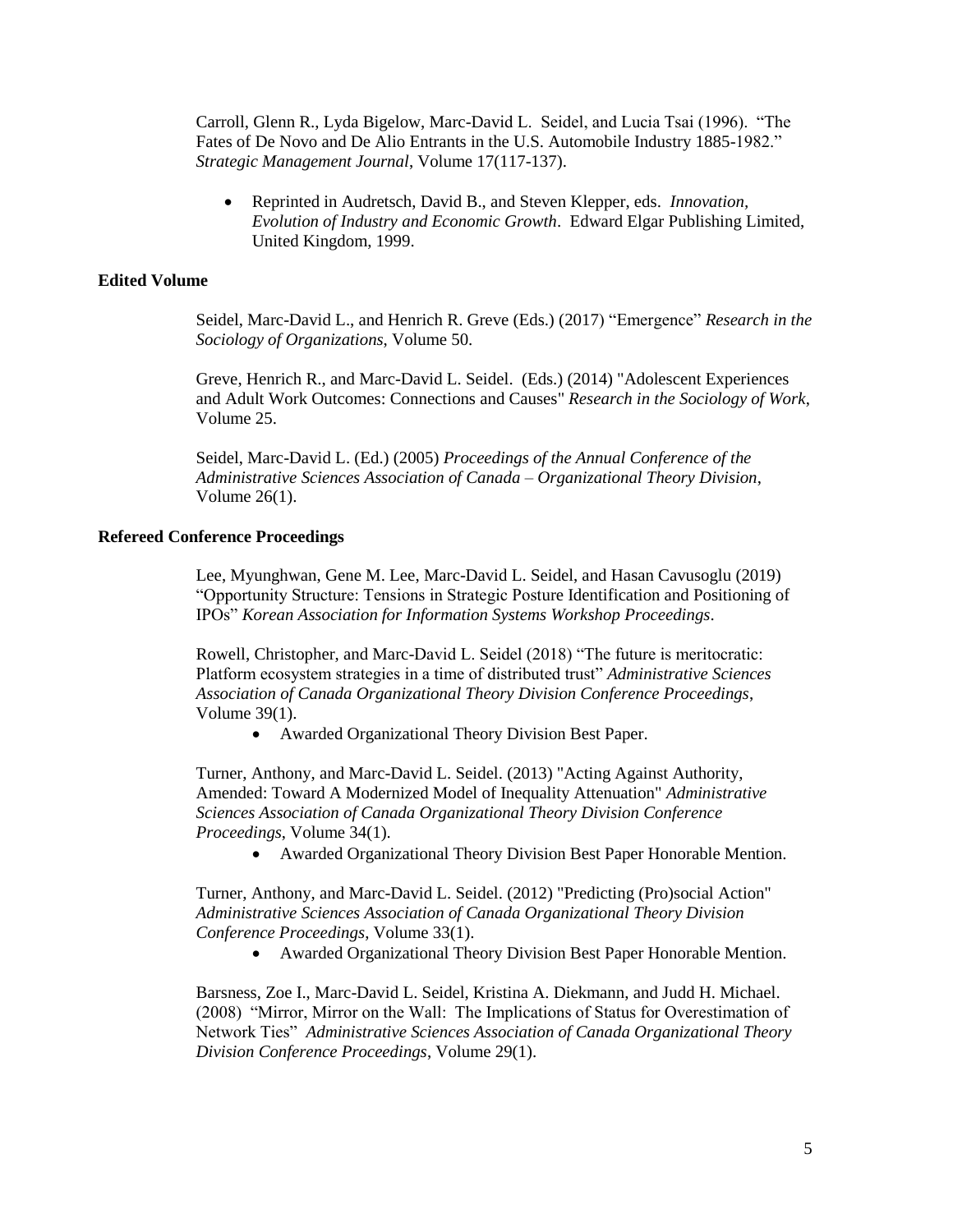Seidel, Marc-David L., Zoe I. Barsness, Eiston Lo, Josephine Wong. (2007) "The Role of the Ethnic Network Portfolio in Discrimination for Canadian Immigrants and Minorities" *Administrative Sciences Association of Canada Organizational Theory Division Conference Proceedings*, Volume 28(1).

Seidel, Marc-David L., and James D. Westphal. (2002) "Research Impact: Social Network Research, Framing, and Change in Board Network Ties" *Academy of Management OMT Division Best Paper Conference Proceedings.*

Seidel, Marc-David L., and Katherine J. Stewart. (2000) "The C-Form: Emergence of a Post-Industrial Organizational Form." *Adminstrative Sciences Association of Canada Information Technology Division Conference Proceedings*, Volume 21(1).

Seidel, Marc-David L., Jeffrey T. Polzer, and Katherine Stewart (1998). "Friends in High Places: Structural Discrimination in Salary Negotiations." *Academy of Management OB Division Best Paper Conference Proceedings*.

Bigelow, Lyda, and Marc-David L. Seidel (1997). "Geographic and Technological Co-Development in the U.S. Automobile Industry." *Administrative Sciences Association of Canada Organizational Theory Conference Proceedings*, Volume 18(1).

Awarded Organizational Theory Division Best Paper Honorable Mention.

Seidel, Marc-David L. (1996) "Competitive Realignment in the Airline Industry: Proposal of a Dynamic Analysis of Generalism and Specialism Under Different Route Network Structures." *Administrative Sciences Association of Canada Organizational Theory Conference Proceedings*, Volume 17(1).

Awarded Organizational Theory Division Best Student Paper.

## **Technical Reports**

Seidel, Marc-David L., Lorne Whitehead, Michele A. Mossman, and Creso Sá (2017) "The Distributed Network of Cooperating Teams (DNCT): A Multi-Level Initiative for Organizational Change." UBC Circle Open Collection.

Roth, Wendy D., Marc-David L. Seidel, Dennis G. Ma, and Eiston Lo. (2011) "Immigrant Category, Social Networks, and Ethnic Workplaces Over Time: A Longitudinal Analysis of Immigrants' Economic Integration in Canada." Metropolis British Columbia Centre of Excellence for Research on Immigration and Diversity Working Paper Series 11-10.

Carroll, Glenn, Michael T. Hannan, Lyda Bigelow, Marc-David L. Seidel, Albert Teo, and Lucia Tsai. (1994) "Before Production: Organizing Activities and Founding Events in the American Automobile Industry from 1885-1981." Consortium on Competitiveness and Cooperation No. 94-14, University of California at Berkeley.

#### **Cases, Simulations, and Other Media**

Lam, Laura, and Marc-David L. Seidel. (2020) "COVID-19 is an opportunity to challenge problematic VC culture." *LSE Business Review*, July 3, 2020. Article illustrates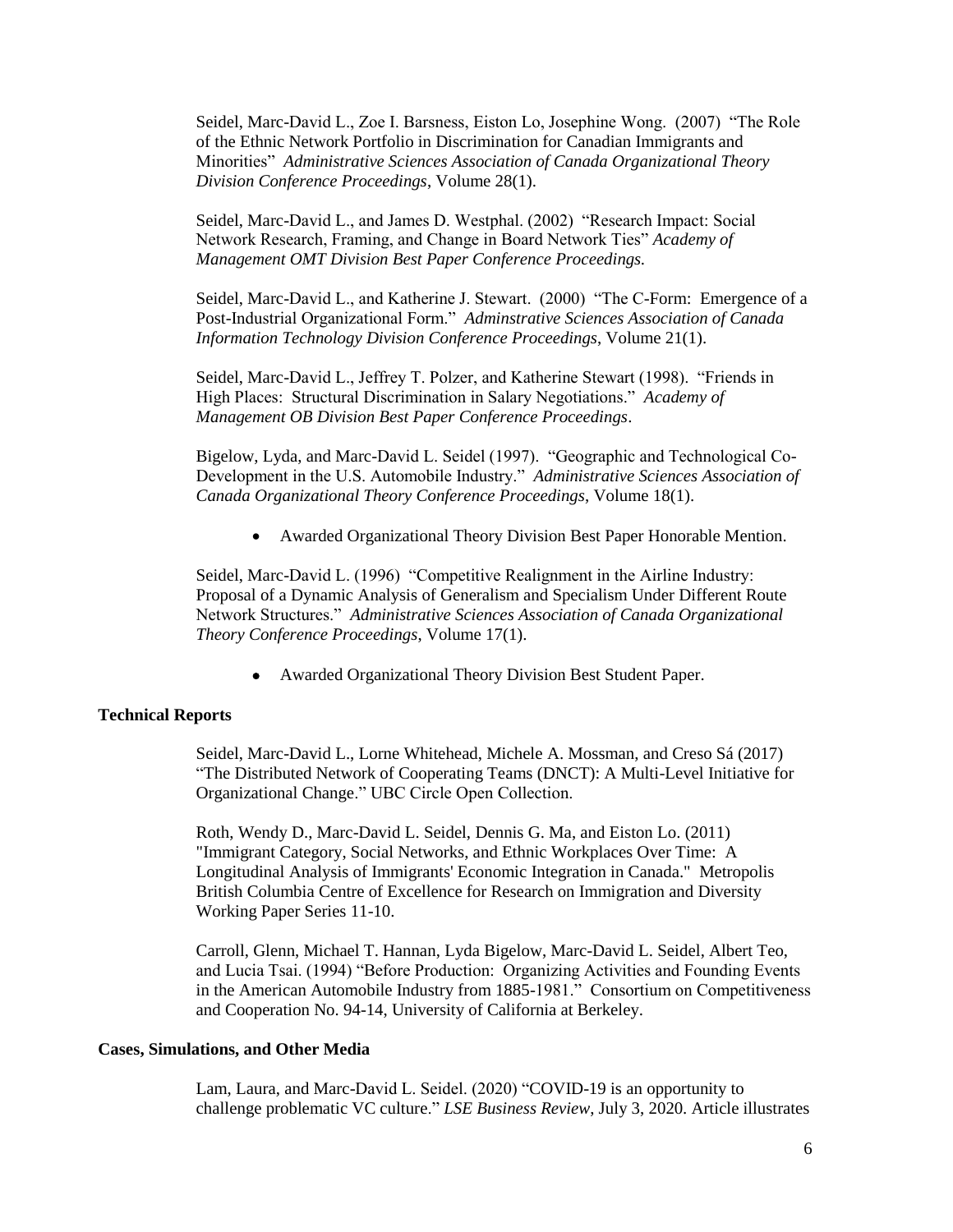how the hypergrowth exit mindset is holding back innovation that can solve societal problems.

Seidel, Marc-David L. (2019) "Is Facebook today's Compuserve? How Libra could hasten its demise." *The Conversation*, Science + Technology, June 24, 2019. Article highlights my research on the power struggle created as distributed trust technologies shift power away from centralized institutions.

Seidel, Marc-David L., Dennis Ma, Marjan Houshmand. (2017) "Why teenage jobs are good for your kid." *The Conversation*, Business + Economy, October 26, 2017. Article highlights the connection between adolescent work and later life outcomes demonstrated in our research program.

Whitehead, Lorne, Creso Sá, Daniel Sarewitz, Marc-David L. Seidel, and Michele A. Mossman. (2017) "Co-operative research revolution could answer call to transform science and society." *The Conversation*, Education, October 3, 2017. Article highlights the HIBAR Alliance and distributed co-operative methods of achieving academic cultural change.

Seidel, Marc-David L. (2017) "Beyond Bitcoin: The power struggle over trust-based technology." *The Conversation*, Science + Technology, October 1, 2017. Article highlights my research on the power struggle created as distributed trust technologies shift power away from centralized institutions. Reprinted in the *World Economic Forum*  Emerging Technologies Industry Agenda, October 6, 2017.

Seidel, Marc-David L. (2011) "Non-profits capitalize on daily deals trend." *Globe and Mail*, Your Business Case Study, February 6, 2011. Case highlights the role of central actors in the daily deal marketing industry using the example of a Vancouver based daily deal aggregator.

Seidel, Marc-David L. (2010) "Company installs temporary art galleries in offices." *Globe and Mail*, Your Business Case Study, August 13, 2010. Case highlights the strategic opportunities for central actors bridging sectors using the example of a Montreal based pop-up art gallery organization.

Seidel, Marc-David L. (2009) "Isaac Ashton." Designed and wrote a complex three day capstone behavioral management simulation which puts students into an upper management team where they are faced with multiple realistic issues covering a wide range of business disciplines.

### **Teaching Interests**

Innovation Leadership Management Capstone Behavioral Simulation Managing Change Organizational Analysis Organizational Behavior Organizational Consulting Organizational Theory and Design Research Methods Strategic Implementation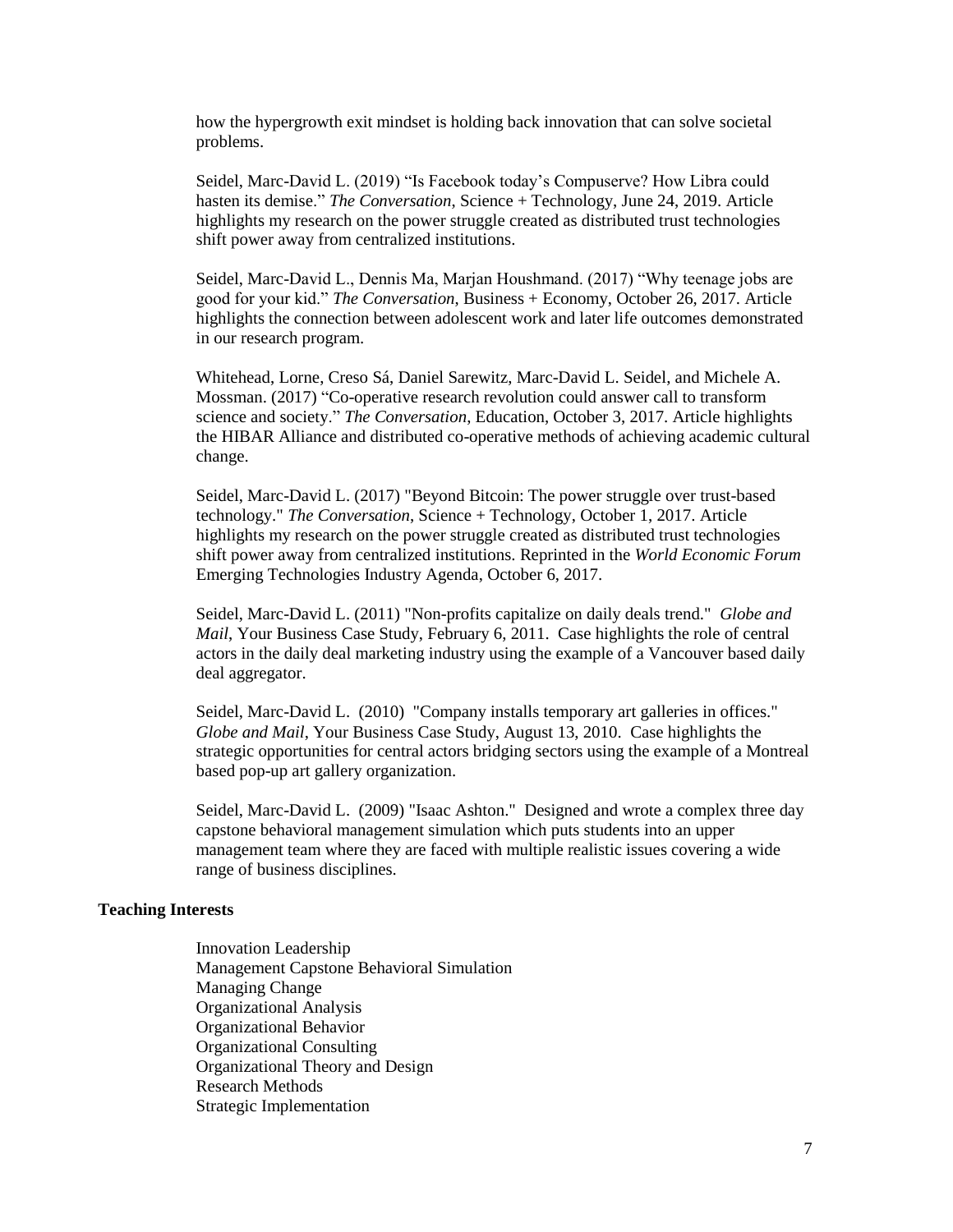## **Evaluated Teaching Experience**

**University of British Columbia**, Vancouver, British Columbia *RBC Financial Group Professor of Entrepreneurship*, Spring 2017-present *Professorship of Innovation*, Fall 2016-Spring 2017 *Associate Professor of Organizational Behaviour and Human Resources (tenured)*, Summer 2006-present *Assistant Professor of Organizational Behaviour and Human Resources*, Fall 2003- Summer 2006

Taught Organizational Behaviour core undergraduate class, Organizational Analysis Management Simulation undergraduate elective, Managing Change undergraduate elective, Organizational Consulting undergraduate elective, Innovation Leadership undergraduate elective, Commerce Scholars Research Methods undergraduate required course, Managing Change MBA elective, Organizational Consulting IMBA elective, Strategy DBA elective, Organizational Behaviour Ph.D. Colloquim, undergraduate Managing Diversity Student Directed Seminar Faculty Sponsor, undergraduate Dramaturgy in Business Student Directed Seminar Faculty Sponsor

- Commerce Undergraduate Society Teaching Excellence Nominee, 2015-2016
- Killam Teaching Award, 2011-2012
- Commerce Undergraduate Society Teaching Excellence Award, 2010-2011
- UBC Alma Mater Society Just Desserts Award, 2009
- Len Henriksson Award Nominee, 2009
- Commerce Undergraduate Society Teaching Excellence Nominee, 2008-2009
- Commerce Undergraduate Society Teaching Excellence Nominee, 2006-2007

## **University of Texas at Austin**, Austin, Texas

*Assistant Professor of Management*, Fall 1997 to Spring 2003 *Instructor*, Fall 1996 to Spring 1997

Taught Organizational Behavior core evening MBA class, Organizational Behavior core MBA class, Strategic Implementation MBA elective, Organizational Behavior Honors core undergraduate class, Organizational Behavior core undergraduate class, Strategic Implementation executive elective, Management Department Colloquium

- TEMBA Evening MBA Faculty Honor Roll (Core Teaching), 2003
- MBA/MPA Faculty Honor Roll (Elective Teaching), 2003
- MBA/MPA Faculty Honor Roll (Elective Teaching), 2001
- Trammell/CBA Foundation Teaching Award, 2000

**University of California at Berkeley**, Berkeley, California *Graduate Student Instructor*, Spring 1995 and 1996

Taught Organizational Behavior core undergraduate class

UC Berkeley Outstanding Graduate Student Instructor Award, 1996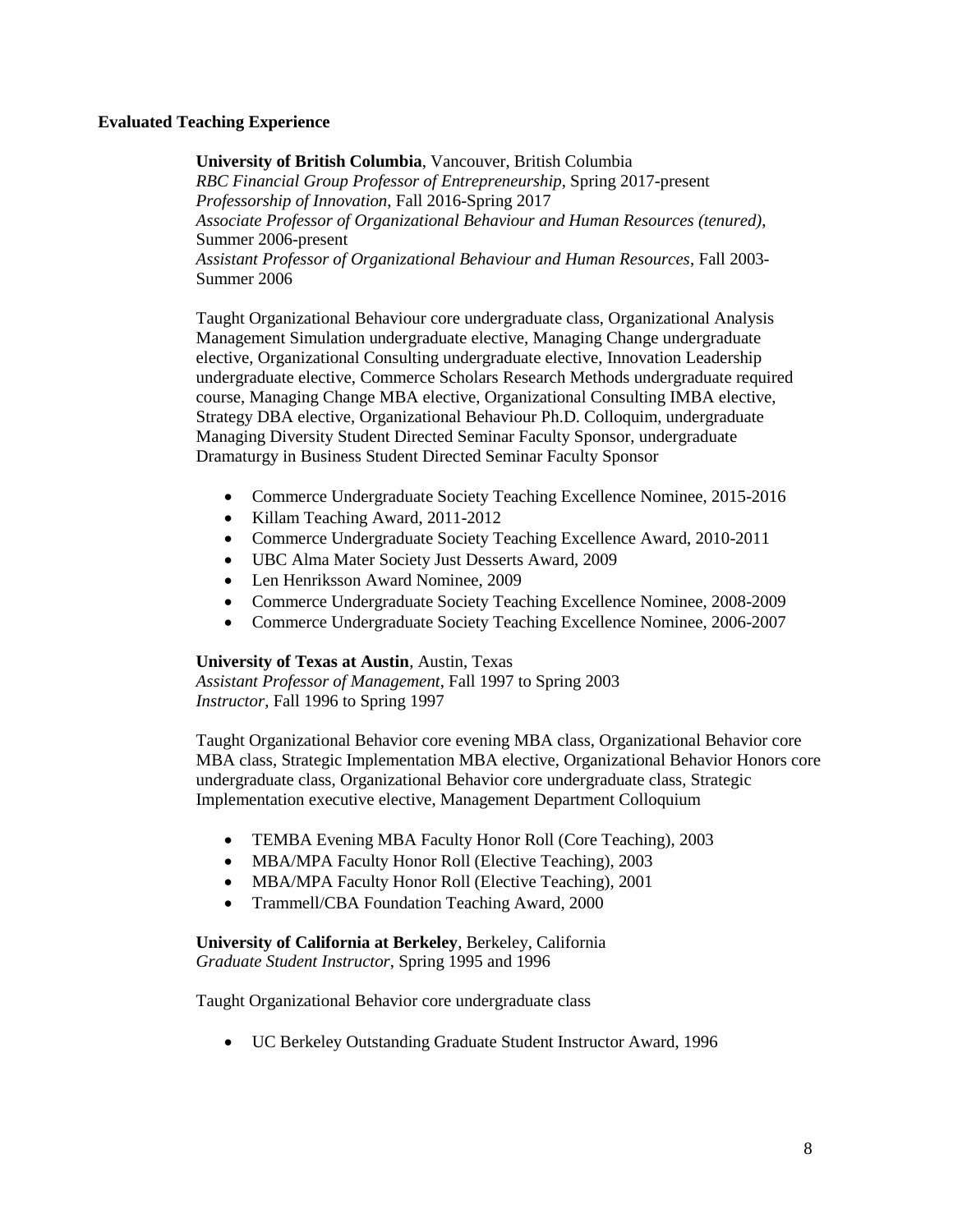#### **Other Teaching Experience**

**UBC Sauder Alumni Community in Hong Kong**, Hong Kong, China *Featured Speaker*, Spring 2019

**Sauder Development and Alumni Engagement**, Vancouver, British Columbia *Featured Speaker*, Summer 2018

**Sauder Business Career Centre**, Vancouver, British Columbia *Featured Speaker*, Summer 2018

**Blockchain@UBC Summer Open Knowledge Building Initiative**, Vancouver, British Columbia *Featured Speaker*, Summer 2018

**Sauder Faculty Advisory Board**, Vancouver, British Columbia *Featured Speaker*, Spring 2018

**NSF HIBAR Research Alliance Initiation Workshop**, San Diego, California *Facilitator*, Spring 2018

**Blockchain@UBC Meetup**, Vancouver, British Columbia *Featured Speaker*, Fall 2017

**APLU HIBAR Research Alliance Workshop**, Vancouver, British Columbia *Facilitator*, Fall 2017

**University of British Columbia Dialogues**, Palo Alto, California *Panelist*, Summer 2017

**Blockchain@UBC Summer Open Knowledge Building Initiative**, Vancouver, British Columbia *Featured Speaker*, Summer 2017

**Sauder After Dark**, Toronto, Ontario *Featured Speaker*, Spring 2017

**Sauder After Dark**, Vancouver, British Columbia *Featured Speaker*, Spring 2017

**Rotary Club of Vancouver**, Vancouver, British Columbia *Featured Speaker*, Spring 2017

**Sauder One Journey in Learning Lunch**, Vancouver, British Columbia *Inaugural Speaker*, Fall 2016

**University of British Columbia Dialogues**, Vancouver, British Columbia *Panelist*, Fall 2016

**United Way Talent Over Poverty**, Vancouver, British Columbia *Guest Speaker*, Fall 2015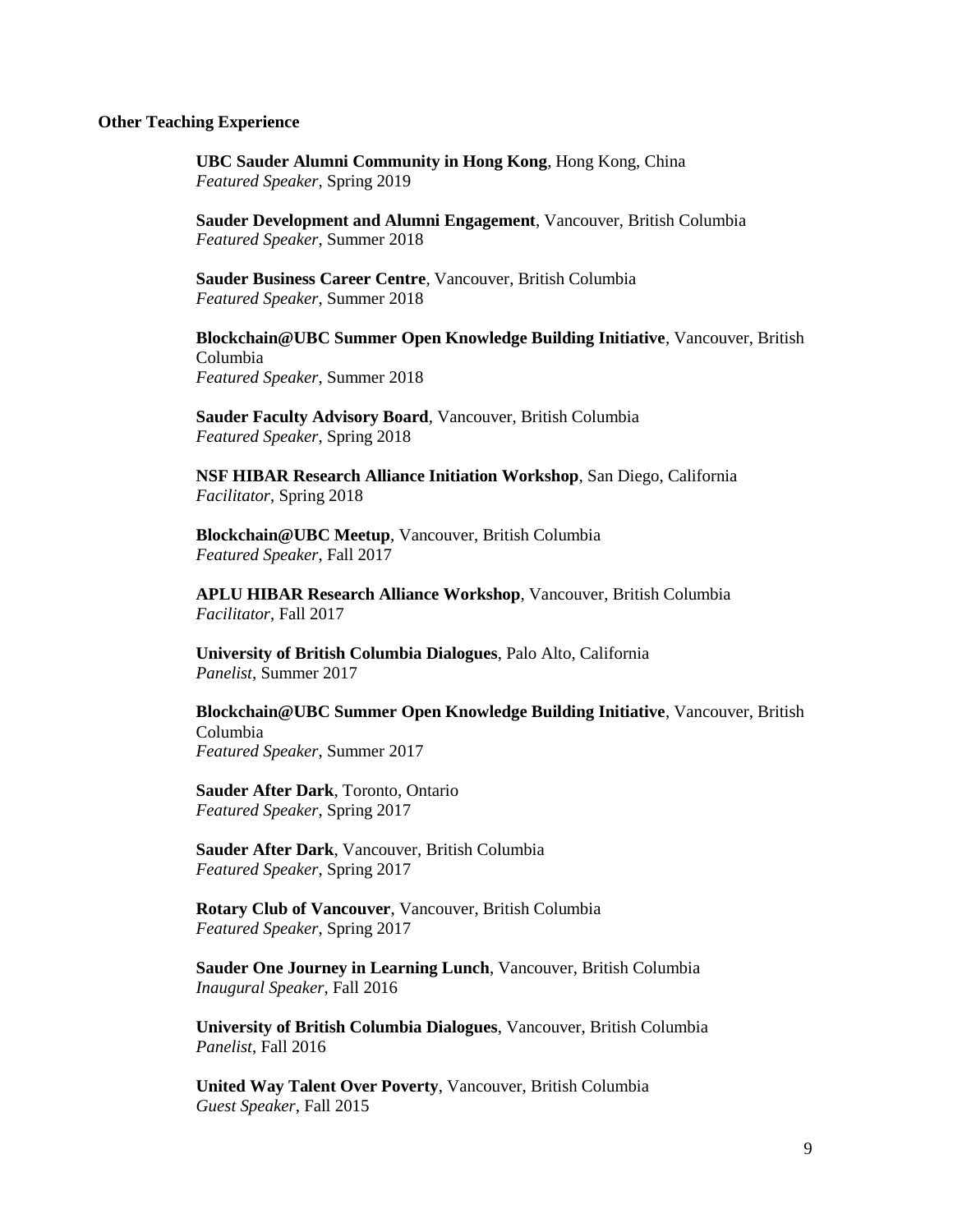**University of British Columbia Developing Innovative Applications Seminar**, Vancouver, British Columbia *Seminar Speaker*, Spring 2013

**Hong Kong Poly/UBC DBA Program**, Hong Kong, China *Instructor*, Summer 2007, 2008, 2009, 2010, 2011, 2012

**Sauder Business Club of Hong Kong**, Hong Kong, China *Inaugural Speaker*, Summer 2011

**University of British Columbia Sociology Social Networks Seminar**, Vancouver, British Columbia *Seminar Speaker*, Spring 2009, 2011

**University of British Columbia International MBA Program**, Shanghai, China *Instructor*, Summer 2007

**University of British Columbia Global Academics Program**, Vancouver, British Columbia *International Business with Internship Instructor*, Fall 2006

**University of British Columbia Entrepreneurship 101**, Vancouver, British Columbia *Seminar Speaker*, Spring 2006

**Celebrity Cruises,** Miami, Florida *Celebrity Discoveries Enrichment Series Featured Lecturer*, Summer 2005

**University of British Columbia Celebrate Research Week**, Vancouver, British Columbia *Sauder School of Business Featured Lecturer*, Spring 2005

**University of British Columbia Executive Education**, Vancouver, British Columbia *Business Families Centre Breakfast Workshop Instructor*, Fall 2003

**University of Texas Motorola Executive Program**, Austin, Texas *Instructor*, Fall 1999

**University of California at Berkeley**, Berkeley, California *Guest Instructor*, Fall 1995

**Herricks GEMINI (Gifted and talented program)**, New Hyde Park, New York *Mentor*, 1985 to 1987

**Herricks Union Free School District**, New Hyde Park, New York *Instructor*, 1984 to 1985

### **Program Development**

**EMBA-Mining**, 2013-2014. Co-designed EMBA program targeting the Mining Industry.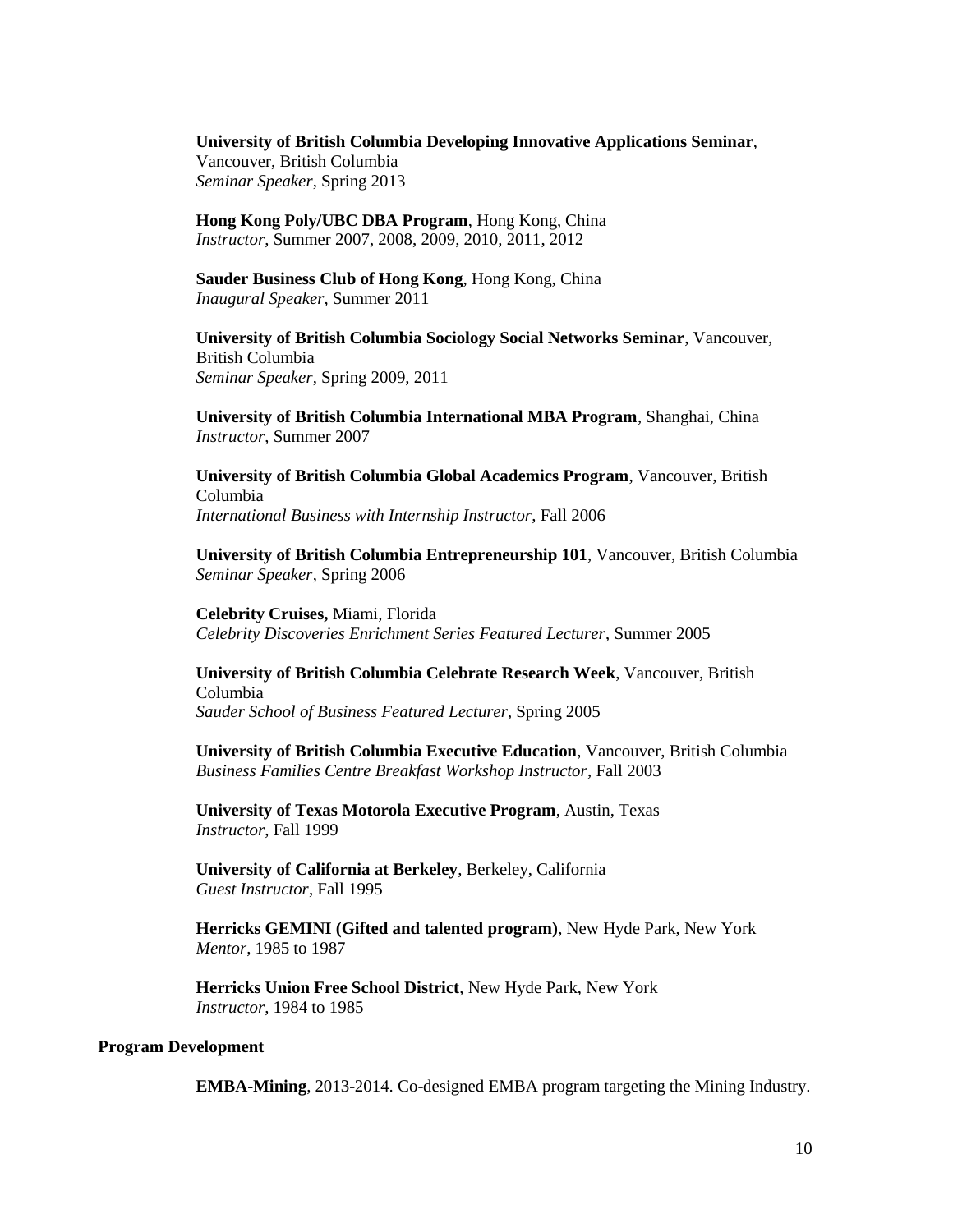**Commerce Scholars Program**, 2007. Co-designed and launched program for outstanding undergraduate students with an interest in research. The program provides research methods coursework, faculty mentorship matching, RA stipends, multidisciplinary research colloquiums, and an annual thesis presentation conference. Scholars receive a designation on their transcripts for successful completion of all program requirements.

### **Curriculum Development**

Designed Innovation Leadership Elective, 2015 Oversaw development of Improvisation for Leaders Elective, 2014 Oversaw redesign of Undergraduate Organizational Behaviour Core Class, 2013-2014 Designed Organizational Analysis Management Simulation Elective, 2008-2009 Designed Introduction to Organizational Consulting Elective, 2007 Designed Organizational Change Elective, 2007 Designed Hong Kong Poly DBA Strategy Implementation Module, 2007 Designed IMBA Consulting Module, 2007 Designed Commerce Scholars Program Core Research Methods Class, 2007 Designed Organizational Analysis Elective, 2006 Designed Texas Evening MBA Organizational Behavior Core Class, 2001 Redesigned Action Skills for Managers MBA Elective, 2000 Redesigned Honors Organizational Behavior Core Class, 1999 Redesigned MBA Organizational Behavior Core Class, 1999 Redesigned Undergraduate Organizational Behavior Core Class, 1998

#### **Business Foundings**

**Airlines of the Web, Inc.** Founded the first internet airline portal in 1994.

**A Bell Tolls, Inc.** Co-founded a consumer oriented telecommunications watchdog in 1997.

### **Advisory Roles**

**UBC Vice-Provost and Associate Vice-President Academic Affairs Strategic Scenario Advisory Committee**, 2020-2021. Advised on strategic scenario planning exercise for senior leadership.

**United States House of Representatives Committee on Science, Space and Technology**, 2020-2021. Advised staff on the National Science Foundation for the Future Act.

**United States Department of Energy Office of Strategic Planning and Interagency Coordination**, 2020. Advised Director on the Laboratories of the Future Initiative.

**Business Innovation Advisory Board Member**, 2011. Advised senior management of a Fortune 50 company on fostering an innovative research and development environment.

**Irving K. Barber Learning Centre Director Advisory Group**, 2009-2010. Advised the centre director on fostering academic and community engagement in the integration of campus and community wide learning.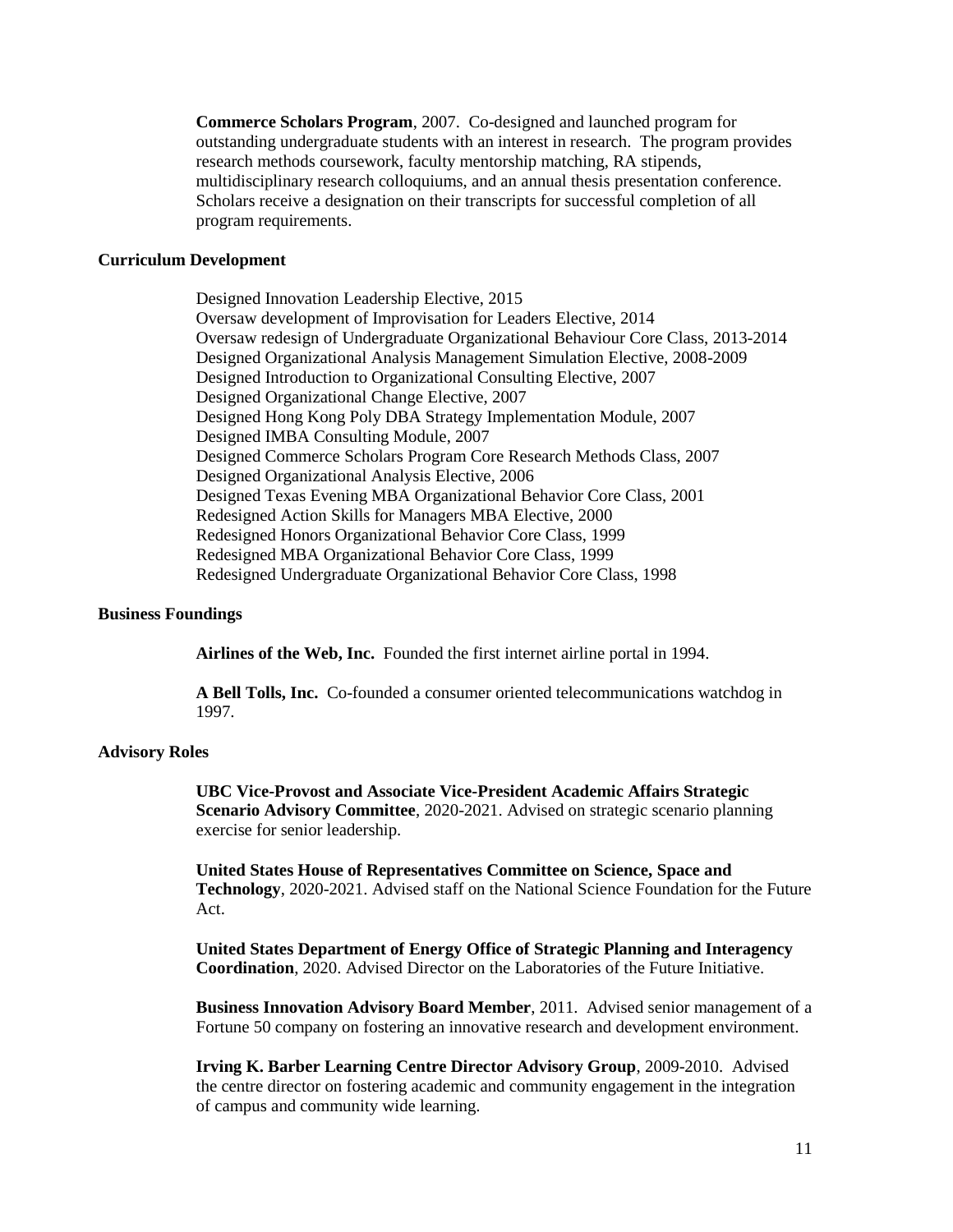**Leader of Education Innovation's LEAD Catalyst Group**, 2007-2010. Advised on methods to start and manage large scale pedagogical change initiatives focused on improving critical thinking, teamwork, communication, disciplinary and interdisciplinary knowledge.

**UBC Faculty of Pharmaceutical Sciences Governance Structure Advisor,** 2008. Advised faculty on governance structure change options to enhance both research and teaching outcomes.

**Business Families Centre Advisory Board Member**, 2003-2007. Advised centre management on establishment of research and education initiatives.

**UBC Provost's Deputy University Librarian Advisory Group**, 2006. Advised the Provost and Library management on large scale organizational change.

### **University Service**

UBC HIBAR Alliance, Founding Member, 2013-present Blockchain@UBC, Management Board, 2018-2020 Blockchain@UBC, Academic Partner, 2016-2020 Entrepreneurship Faculty Search Committee, 2015-2016 UBC Student Directed Seminars Faculty Advisory Committee, 2014 Women in Leadership Faculty Search Committee, 2013-2014 Business Family Faculty Search Committee, 2013-2014 Supervised AUCC Students for Development Masters Student (Ceasar Mafaabi), 2013 Dramaturgy in Business Student Directed Seminar Faculty Sponsor, 2011 Irving K. Barber Learning Centre Director Selection Committee, 2008 Business Family Centre Faculty Search Committee, 2008 Managing Diversity Student Directed Seminar Faculty Sponsor, 2007 Multidisciplinary Undergraduate Research Program Faculty Mentor 2006-2007 UBC Human Resources People Plan, Review Committee, 2006

## **School Service**

W. Maurice Young Centre for Entrepreneurship & Venture Capital Research, Director 2015- Sauder Commerce Scholars Program Co-founder/Steering Committee, 2006-present Sauder School of Business Appointments, Promotion, & Tenure Committee, 2020 Sauder Jr. Faculty Mentor (Adam Saunders), 2013-2018 Sauder Academic Programs Teaching and Learning Committee Co-Chair, 2012-2014 Sauder Organizational Behaviour and Human Resources Division Chair, 2011-2014 Sauder Faculty Wide Ph.D. Admin Committee, 2007-2009, 2010-2011 Sauder School of Business New Building Technology Committee Chair, 2006-2009 Sauder Director of Learning Technologies and Strategy Search Committee, 2008 Sauder School of Business Appointments, Promotion, & Tenure Committee, 2006-2007 Sauder School of Business Dean's Entrepreneurship Program Committee, 2006-2007 Sauder School of Business Library Committee, 2004-2006 Texas Plus Spring Program Planning, 2002, 2003 Herb Kelleher Entrepreneurship Center Faculty Delegation, 2001 Australian Graduate School of Management Sister School Visit, 2001 CBA/GSB Student Services Award Selection Committee, 2000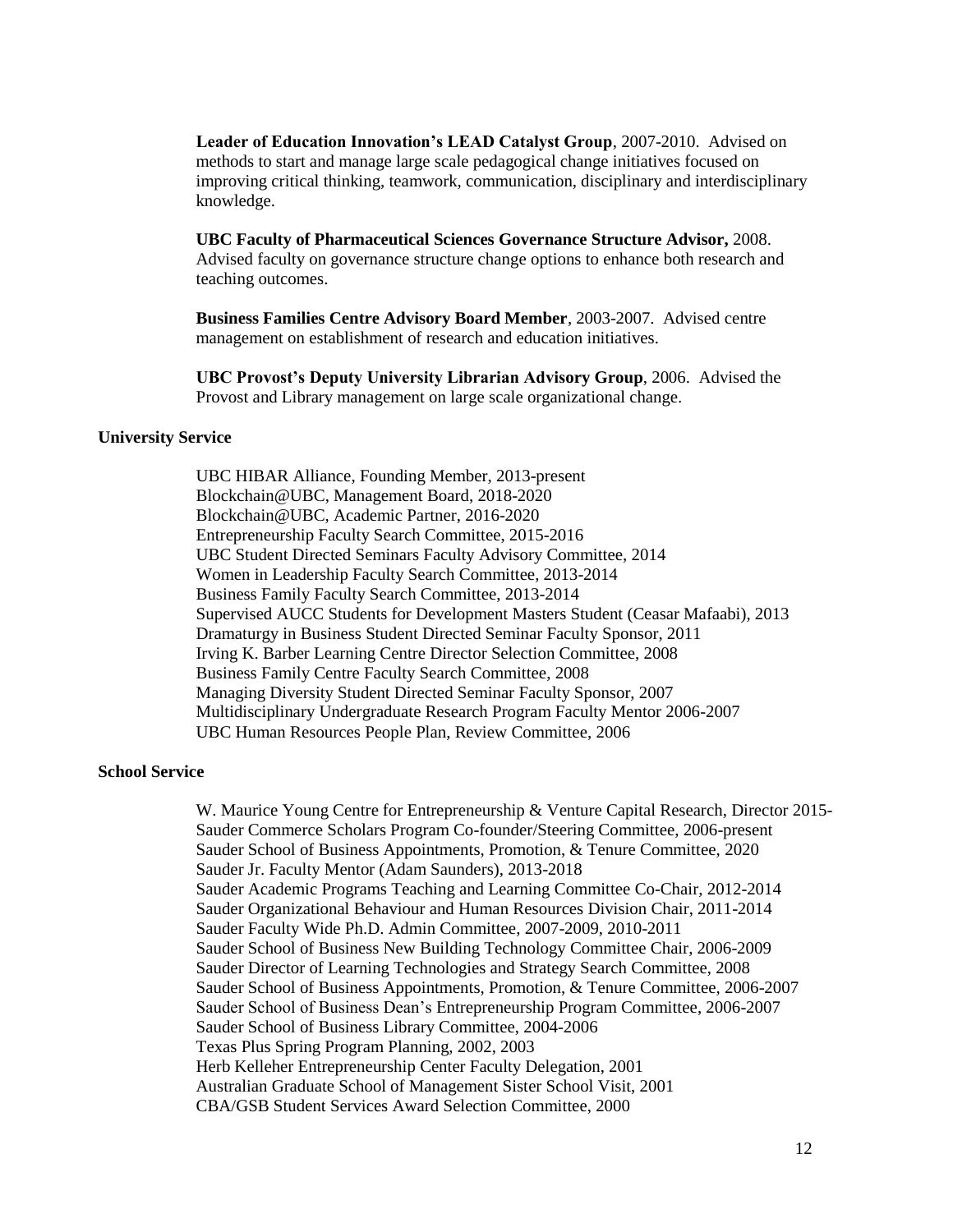CBA/GSB Staff Excellence Award Selection Committee, 2000 Kobe University Sister School Visit, 1999

### **Departmental Service**

Supervised Undergraduate Research Opportunity project (Alex Nguyen), 2015-2016 OBHR MBA Internship Coordinator, 2011-2014 OBHR MBA Industry Project Coordinator, 2011-2014 Management & Organizations Colloquium Coordinator, 2011-2014 Supervised Undergraduate Independent Studies, 2006-2008, 2011-2014 Supervised Commerce Scholars Thesis (Nancee Zhang), 2011-2012 Supervised EMBA Industry Project, 2011 Inter-Collegiate Business Competition Sauder HRM Team Coach, 2011 Supervised Commerce Scholars Thesis (Dennis G. Ma), 2008-2009 OB Undergraduate Core (292) Course Coordinator, 2007-2009 Supervised MBA Independent Studies, 1997-2000, 2002-2003, 2005-2008 Business Family OBHR Faculty Search Chair, 2006-2007 OB Undergraduate Core (292) Assistant Course Coordinator, 2006-2007 OBHR Colloquium Co-coordinator, 2006-2007 JDC West Case Competition HR Team Coach, 2006 UBC Academy of Management Reception Planning Committee, 2004-2006 Ph.D./Faculty Joint Project Speaker Series Coordinator, 2002, 2003 Ph.D. exam committee, 2002 Theory Ph.D. exam committee, 1999, 2001 Promotion & Tenure Committee (James D. Westphal) Promotion Committee (Alison Davis-Blake) Management Department Executive Committee, 1999-2000 Ph.D. Comprehensive Exam Redesign Committee, 2000 Research Methods Ph.D. exam committee, 1997, 1998, 2000

## **External Professional Service**

HIBAR Research Alliance Management Group, 2020- HIBAR Research Alliance Nomination & Governance Committee, Ex-officio Member 2020- Responsible Research in Business & Management Summit, Delegate, 2021 Academy of Management, OMT Best Published Paper Award Committee, 2021 IIMB Management Review Doctoral Conference, Keynote Speaker, 2021 HIBAR/RRBM Joint Webinar, Co-Organizer 2021 Responsible Research in Business & Management Summit, Delegate, 2020

Organizing Decentralization for Societal Benefit Workshop, Co-Organizer, 2020 University of Michigan/Aspen Institute BSP Igniting Impact Summit, Delegate, 2020 Academy of Management, OMT Best Published Paper Award Committee, 2020 EGOS and *Organization Studies* Kyoto Workshop, Scientific Committee, 2019 Interpretive Approaches to Data Science in Management Research Workshop Co-Organizer, 2019

*ASQ*-OMT-Indian Institute of Management Bangalore Paper Development Workshop Co-Organizer, 2019

Academy of Management Governance and Engagement for Members (GEM) Task Force, 2018-2019

Academy of Management, OMT Past Division Chair, 2018-2019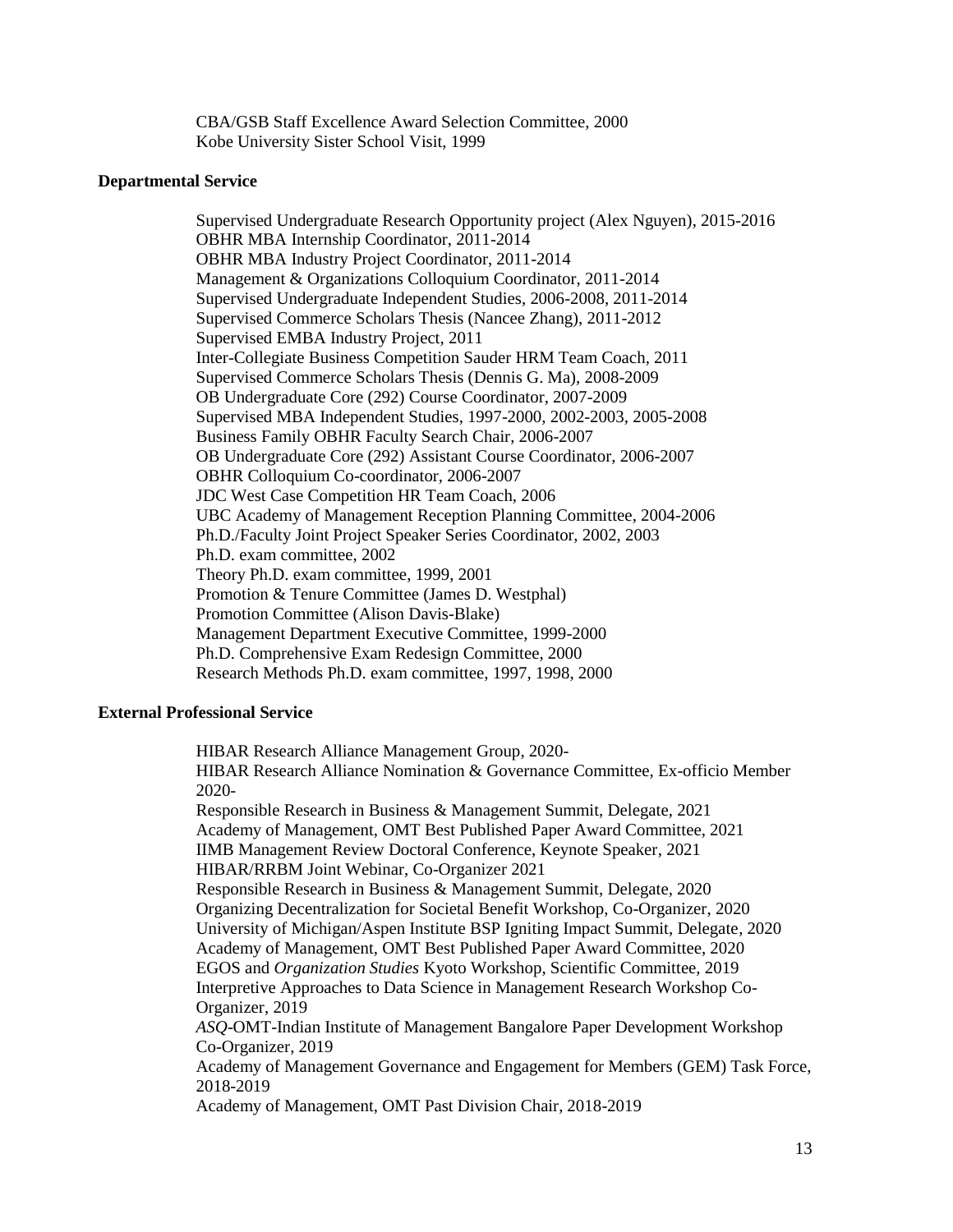*Organization Science* Dissertation Proposal Finalist Competition Judge, 2019 Responsible Research in Business & Management Summit, Delegate, 2019 Academy of Management, Diversity & Inclusion Theme Committee Award Committee, 2019 Academy of Management, OMT Dissertation Proposal Workshop Organizer, 2018 University of Michigan/Global Silicon Valley Impact Summit, Delegate, 2018 Academy of Management, OMT Winter Executive Retreat Organizer, 2018 Academy of Management, OMT Winter Paper Development Workshop Co-Organizer, 2018 Academy of Management, OMT Division Chair, 2017-2018 Academy of Management, OMT Division Chair Elect, 2016-2017 Academy of Management, OMT Program Chair, 2015-2016 *Administrative Science Quarterly* Editor Selection Task Force, 2015-2016 Academy of Management, OMT Program Chair Elect, 2014-2015 *Organization Science* Dissertation Proposal Competition Judge, 2005, 6, 8, 10, 11, 13, 14 *Administrative Science Quarterly* Web Presence Task Force, Chair, 2009 Academy of Management, OMT Representative at Large, 2005-2008 Administrative Sciences Association of Canada OT Division Chair, 2006-2007 Academy of Management, OMT Jr. Faculty Consortium Organizer, 2007 Academy of Management, OB Best Paper Award Committee, 2006 Academy of Management, OMT Editor's Panel Organizer, 2006 Academy of Management, OMT Winter Executive Retreat Organizer, 2006 World Urban Forum, Delegate, 2006 Administrative Sciences Association of Canada, OT Program Chair, 2005-2006 Administrative Sciences Association of Canada OT Academic Reviewer, 2004-2005 Academy of Management, OMT Research Committee, 2004-2005 Academy of Management, OMT Best Paper Award Committee, 2005 Academy of Management Review, Best Paper Award Committee, 2004 City of Austin Kwangmyong, Korea Sister City Delegation, 2002 Organizational Issues Clearinghouse Editor, 1993-2000 AACSB/Keizai Koho Center Japan Study Tour Delegate, 1999 Academy of Management, Electronic Publishing Committee, 1996 Interdisciplinary Students of Organizations Board of Directors, 1994-1996

#### **Editing**

*Administrative Science Quarterly* Associate Editor, 2016-present

## **Editorial Boards**

*Academy of Management Learning & Education* Editorial Board, 2017-present *Research in the Sociology of Organizations* Editorial Board, 2021-present *Administrative Science Quarterly* Editorial Board, 2007-2016 *Handbook of Organization Studies* Editorial Board, 2004-2005 Open Directory Project, Editor 2004-2005 Meta Editor, 2005-2010

### **Ad-Hoc Reviewer**

*Academy of Management Journal Academy of Management Review American Journal of Sociology American Sociological Review California Management Review*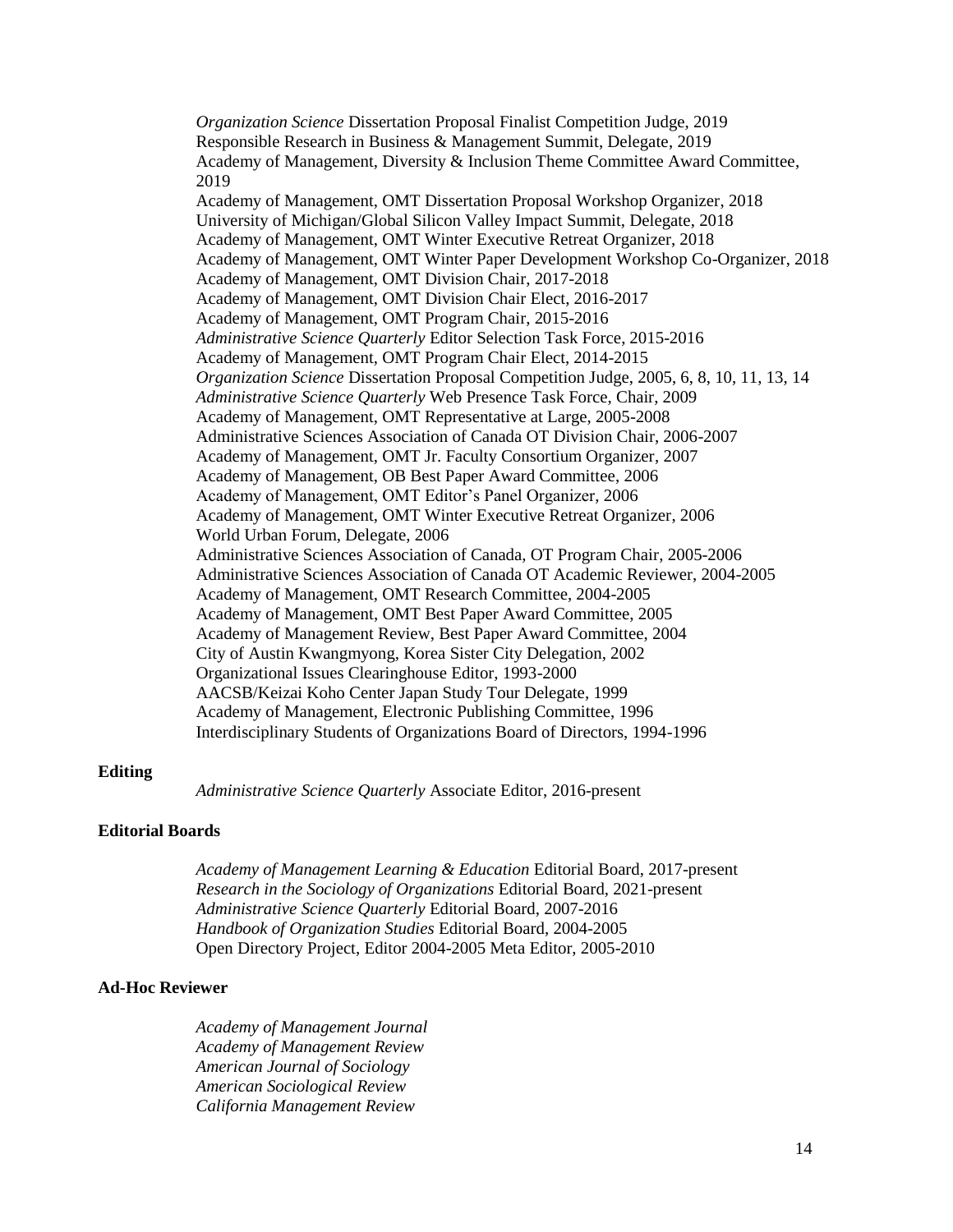*Canadian Journal of Administrative Sciences Canadian Journal of Development Studies Computational and Mathematical Organization Theory Economics of Innovation and New Technology Human Relations ILR Review Industrial and Corporate Change Industrial Relations Journal of Air Transport Management Journal of Business Venturing Journal of Management Inquiry Journal of Management Studies Management Science Organization Science Organization Studies Oxford University Press Social Forces Social Problems Strategic Management Journal Strategic Organization Work and Occupations*

*Academy of Management OMT Division Administrative Sciences Association of Canada OT Division Workshop Organizzazione Aziendale*

*Alberta Innovates Israel Science Foundation New Frontiers in Research Fund Social Sciences and Humanities Research Council of Canada Research Council of Universiteit Antwerpen Research Grants Council of Hong Kong*

## **External Referee**

*Seoul National University*, Full Professor promotion & tenure referee *INSEAD*, Full Professor promotion referee *University of California at Davis*, Full Professor promotion referee *Fordham University*, Full Professor promotion referee *Ryerson University*, Full Professor promotion referee *University of California at Davis*, Associate Professor tenure referee *University of Massachusetts*, Associate Professor tenure referee *Hong Kong Polytechnic*, Associate Professor referee *National University of Singapore*, Research Fellowship referee *University of Toronto,* Ph.D. committee external appraiser *University of British Columbia*, Interdisciplinary Ph.D. external examiner

### **Postdoctoral Supervision**

Christopher Rowell (UBC Postdoctoral supervisor, placed at Performance Frontiers) Chang Lu (UBC Postdoctoral co-supervisor, in progress)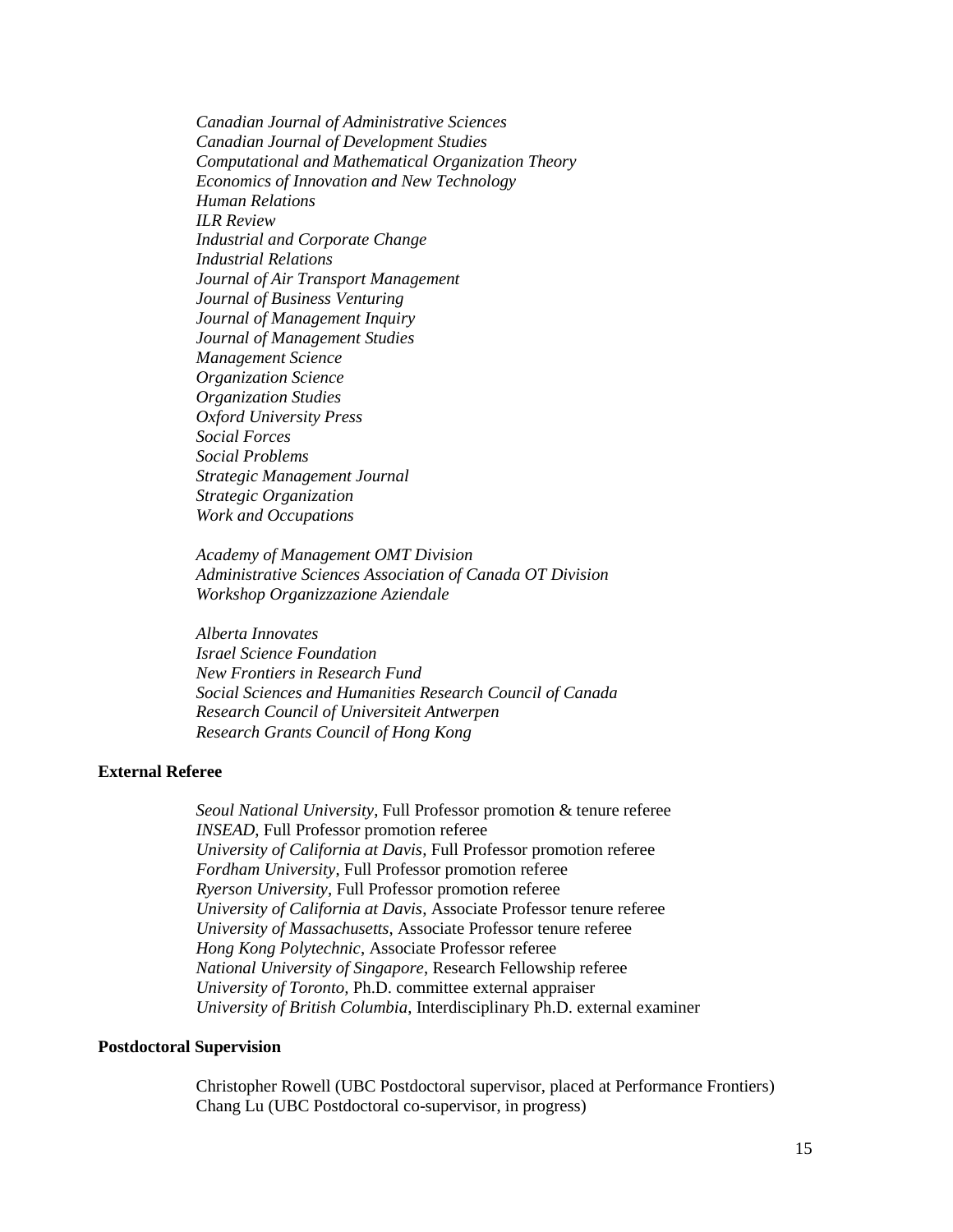#### **Ph. D. Committees**

Joseph Broschak (placed at University of Illinois) Katherine Stewart (placed at University of Maryland) Pamsy Hui (placed at Nanyang Technological University) Oana Branzei (placed at York University) Ithai Stern (placed at Northwestern University) Graham Brown (placed at Singapore Management University) Poonam Khanna (placed at Arizona State University) Laurie Barclay (placed at Wilfrid Laurier University) Daniel Chng (placed at SKK Graduate School of Business) Qianqian Du (placed at SAIF Shanghai Jiao Tong University) Anthony Turner (chair, placed at Hult International Business School) Amanda Lenhardt (Integrated Studies PhD. exam committee, placed at Overseas Development Institute) Marjan Houshmand (placed at University of Hawaii) Dennis Ma (co-chair, in progress)

#### **Grants**

SSHRC Insight Research Grant Co-PI (\$99849 CAD), 2021-2026 SSHRC Insight Research Grant Co-PI (\$91090 CAD), 2020-2025 CIDER Small Grants in Innovative Data Co-PI (\$12000 CAD), 2020 Mitacs Accelerate Grant Co-PI (\$255000 CAD), 2019-2020 Mitacs Accelerate Grant Co-PI (\$15000 CAD), 2019 Mitacs Accelerate Grant Co-PI (\$60000 CAD), 2018 Mitacs Accelerate Grant PI (\$45000 CAD), 2017-2018 SSHRC Insight Research Grant PI (\$92405 CAD), 2017-2022 Sauder Internal Grant Competition PI (\$17500 CAD), 2016-2017 UBC SSHRC Re-application Grant PI (\$2500 CAD), 2016-2017 Sauder Internal Grant Competition PI (\$15000 CAD), 2015-2016 UBC SSHRC Re-application Grant PI (\$2500 CAD), 2015-2016 Sauder Internal Grant Competition PI (\$9000 CAD), 2014-2015 UBC SSHRC Re-application Grant PI (\$1500 CAD), 2014 Sauder Internal Grant Competition PI (\$8000 CAD), 2013-2014 Sauder Internal Grant Competition PI (\$7730 CAD), 2012-2013 Sauder SSHRC Re-application Grant PI (\$10000 CAD), 2012-2013 UBC SSHRC Re-application Grant PI (\$1500 CAD), 2012 SSHRC Supplemental Research Grant Co-PI (\$30,447 CAD), 2011-2012 SSHRC Standard Research Grant PI (\$71,990 CAD), 2009-2012 SSHRC Management, Business and Finance Research Grant Co-PI (\$149,000 CAD), 2008- 2011 UBC Faculty of Management, Research Grant Co-PI (\$10,000 CAD), 2009 Metropolis British Columbia, Research Grant PI (\$15,000 CAD), 2008-2010 SSHRC Standard Research Grant PI (\$70,950 CAD), 2006-2009 UBC SSHRC Bridging Grant PI (\$2,800 CAD), 2005 University of Texas at Austin Summer Research Grant PI (\$25,000 USD), 1999

## **Ph.D. Grants and Scholarships**

Sloan Foundation Industry Travel Grant 1994, 1995 Canadian Association for the Study of International Development Travel Grant, 1993